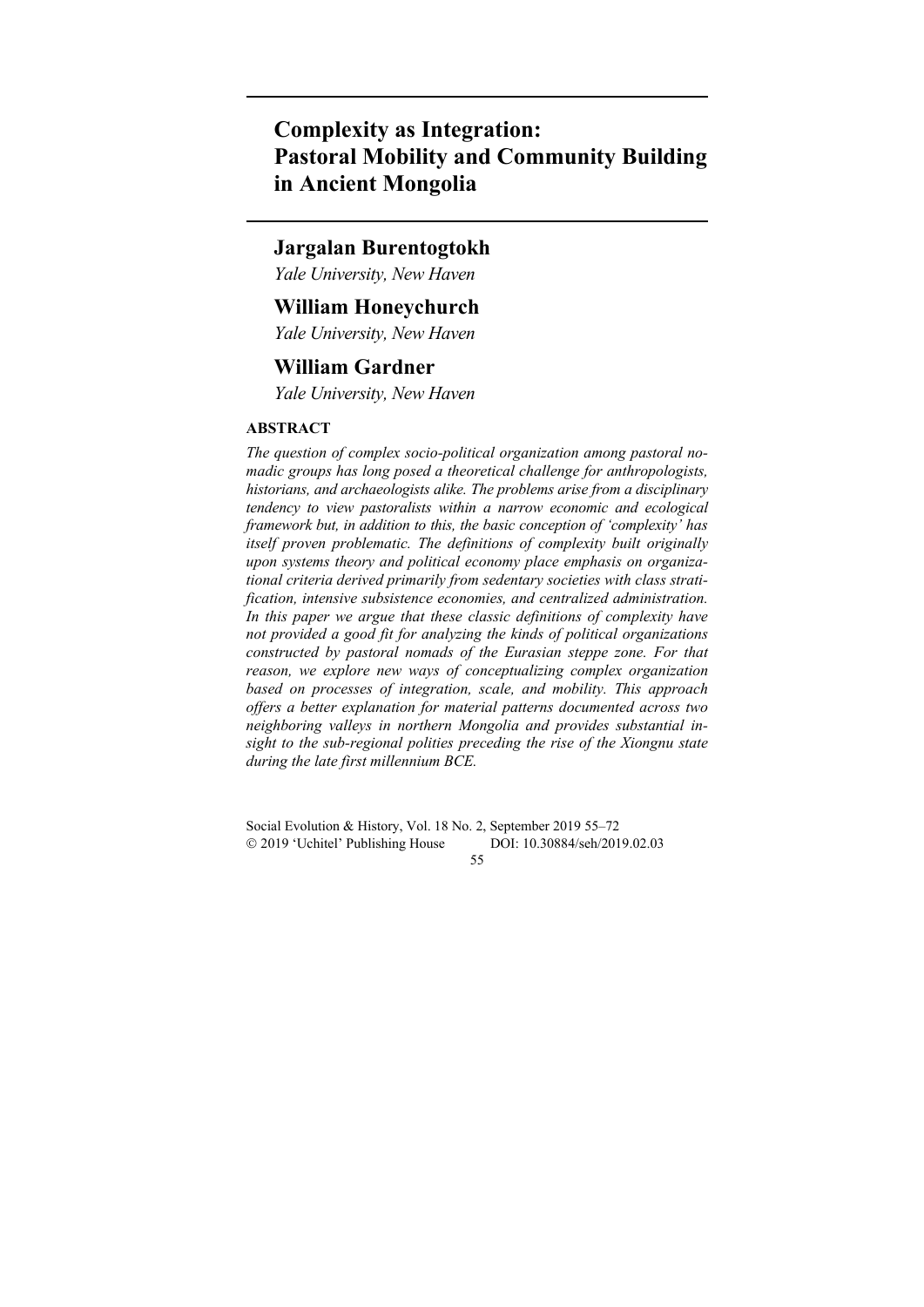#### **INTRODUCTION**

Before addressing the major issue of this journal volume – that of pastoral nomads and their expressions of what archaeologists refer to as 'complexity,' a little more detail about that concept is needed. Presently there is no standard definition of complexity among social scientists. This encourages creativity and innovation and at the same time a level of ambiguity that probably only archaeologists are content to accept given the numerous uncertainties that we habitually work with. Despite this lack of a unified definition, 'complexity' has become a guiding concept by which archaeologists study processes of organizational change over time. 'Organization' in this case refers to arrays of human relationships and how these both derive from and format social, political, and cultural meanings and patterns. Archaeologists study shifts in these arrays over long trajectories, shorter histories, and micro-events and seek to understand how and why such transformations occur and how socio-cultural residuals from past transformations might shape the forthcoming sequences of change.

All human societies are complex because they participate in these processes of transformation equally but, in doing so, they demonstrate a fascinating range of variability reflected both within societies over time and between different societies. This diversity is sometimes partitioned into less-complex and more-complex categories based on political and economic diagnostics such as centralization, social hierarchy, specialization, *etc*. although the focus on these traits alone fails to reveal the underlying processes at play behind such organizational variation. So-called 'more complex' societies first began to emerge at a specific time interval in human history (early to mid-Holocene) and were rooted in new group formation processes emphasizing integration. The resulting larger groups were often associated with the methods of identity construction, forms of social differentiation, and ways of experiencing social scale that were novel to human experience. Likewise, these newly invented larger social groups also broke down over time through de-integration and this likely represented a novel kind of transformation as well. Therefore, an important social aspect of organizational complexity pertains to these group dynamics involved in constructing or de-constructing larger social scales and composite groups.

Recent archaeological research on pastoral nomads of Inner Asia has documented the networking skills of mobile peoples of the Eurasian steppe due in part to their expertise in animal transportation and cultures that privilege mobility as a critical asset (Kradin 2006, 2018). Archaeologists argue that this capacity for interactive networking across space should have also promoted integrative processes among local communities (Gardner 2016; Honeychurch 2015: 213). If correct, then early on such integrative activities could have worked to consolidate small-scale com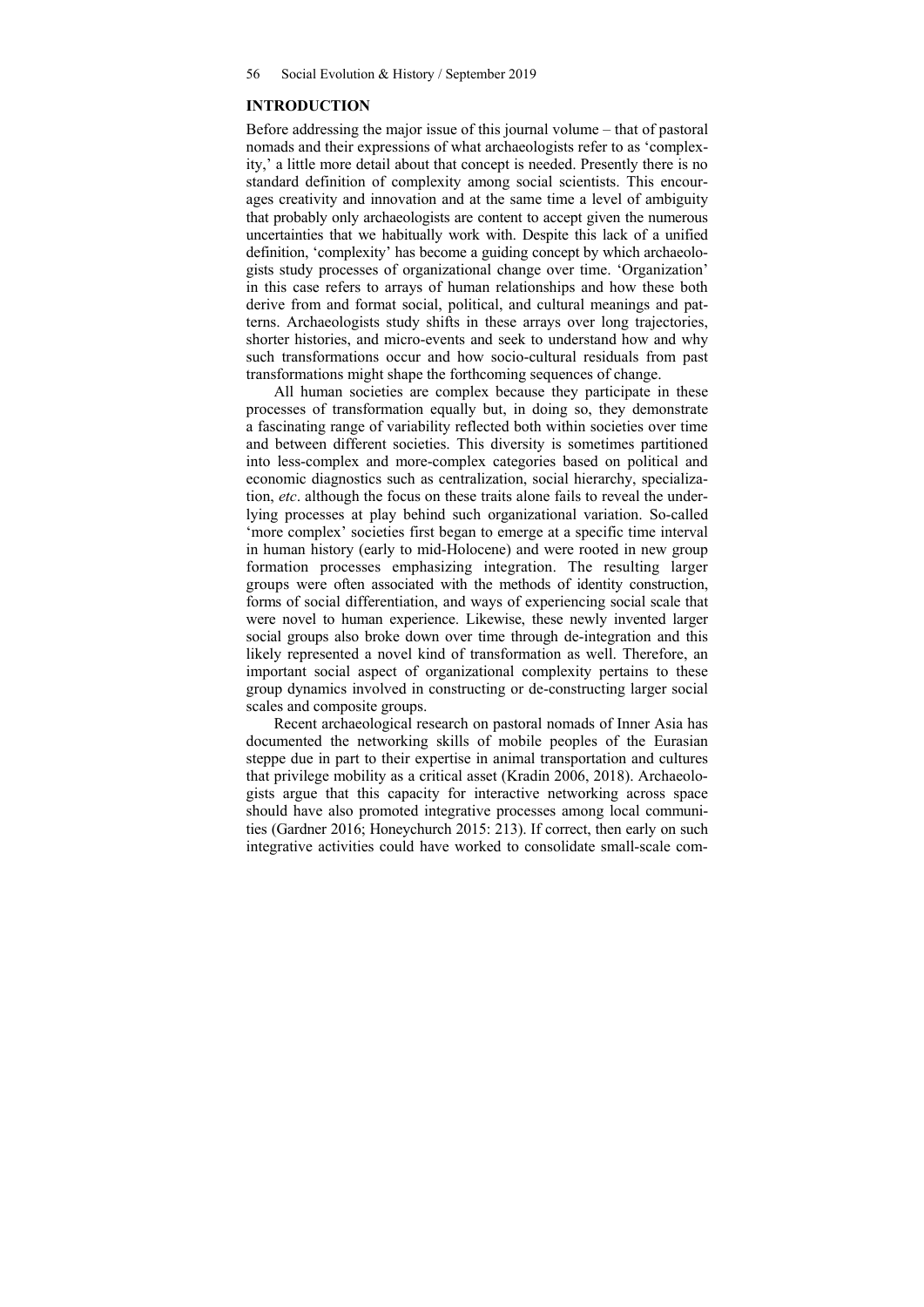munities into multi-community identity groups and these groups may have formed the framework for what some believe were political unions of the Early Iron Age (early to the mid-first millennium BC). In turn, these polities were later implicated in the formation of the first state on the Mongolian steppe, known as the Xiongnu confederation (*circa* the third century BC – the second century AD). This scenario for political development has been suggested as a potential model by a series of Mongolian, Russian, and Western archaeologists but it is still lacking in detail pertinent to specific locales in Mongolia and it requires a great deal of additional testing against material evidence.

If indeed consideration of complexity leads us to focus on transformations in the quality of social relationships, in social scale, and in the extent of interactive networks, then adjusting our archaeological perspective to the level of neighboring valleys in Mongolia and what transpires within and between those valleys during the late second and early first millennium BC provides a way to track changes in local organization relevant to the model described above. Moreover, we suggest that changes in mobile technologies associated with horse riding would have been a deciding factor in the quality of local and extralocal interaction networks which then may have facilitated social consolidation at larger social scales. A specific set of theoretical expectations have already been offered in this regard based on many seasons of regional survey and excavation in the Egiin Gol river valley of north central Mongolia (Honeychurch *et al*. 2009). Drawing on data for stone monuments, burials, and habitations, fieldwork at Egiin Gol suggests that during the early to mid-first millennium BC, there occurred a consolidation that brought surrounding valley communities into a new kind of relationship, such that Egiin Gol emerged as a kind of local center.

The factors implicated in this gradual process were increased sociospatial reach facilitated by horse mobility and the formation of alliances with groups at some remove. These alliances were initially not leadershipdriven arrangements but were probably communal accords that made available information, knowledge, ceremonial practices and beliefs, herd animal exchanges, and pastoral support. As such, participation in these agreements would have encouraged groups within and around the Egiin Gol valley to draw closer together in terms of their own local interactions and perhaps to gradually manifest a more inclusive multi-valley identity which, by the Early Iron Age, did indeed involve an emerging local elite. Based on this, we would expect evidence for the synching of this process with the rise of horse mobility as well as the appearance of material culture practices in the Egiin Gol valley that reflect external practices but which do not appear in nearby valleys surrounding Egiin Gol. Recent archaeological work in the Tarvagatai Gol valley directly north and northwest of Egiin Gol provides a new dataset to evaluate these ideas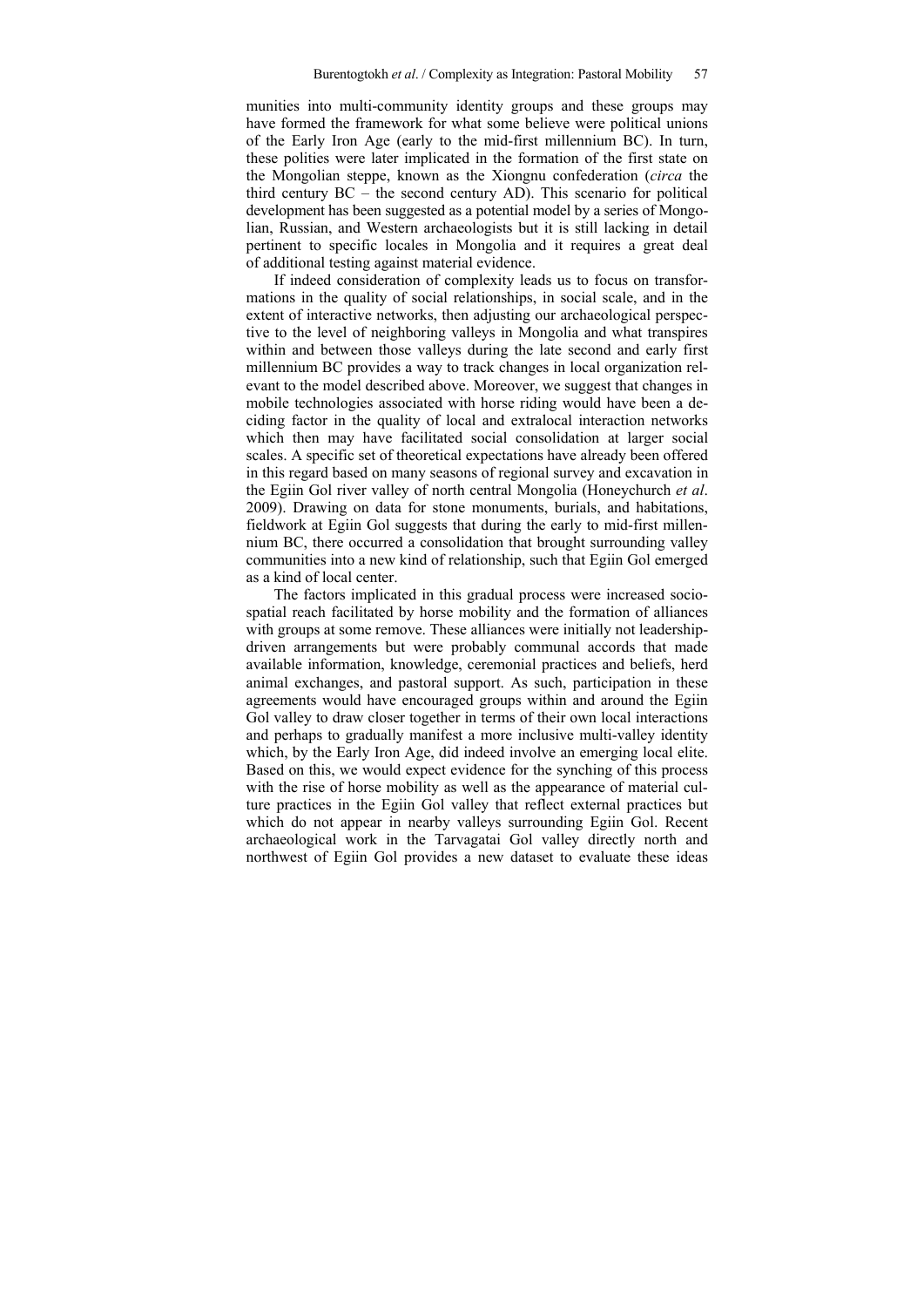(Burentogtokh 2017; Gardner 2016). To set the stage, we provide a brief overview of pertinent archaeological research from Mongolia to give context for the late second and early first millennium BC. We then use this larger context to situate and identify shifts in material culture patterns in the Egiin Gol and Tarvagatai valleys in order to evaluate the above model for local integration and complexity.

#### **MACRO-REGIONAL CONTEXT**

Mongolia, leading up to the turn of the second millennium BC, was a fascinating and rapidly transforming cultural setting. The periods in question are the Late Bronze Age (1400–1000 BC) and the Early Iron Age (1000/900–300 BC). During this timeframe archaeologists have provided evidence for a developed pastoral economy in northwestern Mongolia including dairying and utilization of the five main herd animals: sheep, goat, cattle, horse, and camel (Orlando 2018). To the best of our knowledge, variants of this developed pastoral economy were practiced throughout most of the eastern steppe regions. Supplementing the pastoral economy was a long tradition of hunting, fishing, and foraging but neither grain diets nor farming are evidenced in Mongolia until quite late, at circa 300/200 BC. This, in and of itself, suggests a strong focus among the early communities of Mongolia on herd animal expertise, knowledge, and technologies not seen to the same extent in areas surrounding the eastern steppe (Honeychurch 2015; Chang 2018). The earliest indications so far of mobile habitation structures similar in layout and size to contemporary Mongolian gers (*i.e.*, yurts) appeared during the Early Iron Age (Gardner and Burentogtokh 2018), indicating a cultural capacity for fully mobile lifeways.

This Bronze to Early Iron period is marked by the construction of stone monuments of various types across the northwestern and southeastern regions of Mongolia. By the Late Bronze Age, massive stone mound constructions known as khirigsuurs (circa 1400–750 BC) were built in a range of shapes and formats from the far western mountains to the east central steppes with their numbers sharply declining eastward. The anatomy and use-history of khirigsuur mounds will make up a significant amount of this study and therefore descriptions will be offered in greater detail below. Associated with khirigsuurs are deer stone steles (1200–700 BC) with inscribed deer figures and images of Karasuk style bronze tools. These stylized bronzes have been recovered from the Minusinsk valley in South Siberia to the South Gobi Desert and into Inner Mongolia and likely represent the items of significant value among steppe communities. Currently some debate exists over the social meanings of these two kinds of monumental constructions with emphasis on either elite memorialization or their use as a means to define and demark pastoral communities and their resource areas. One thing that is certain, how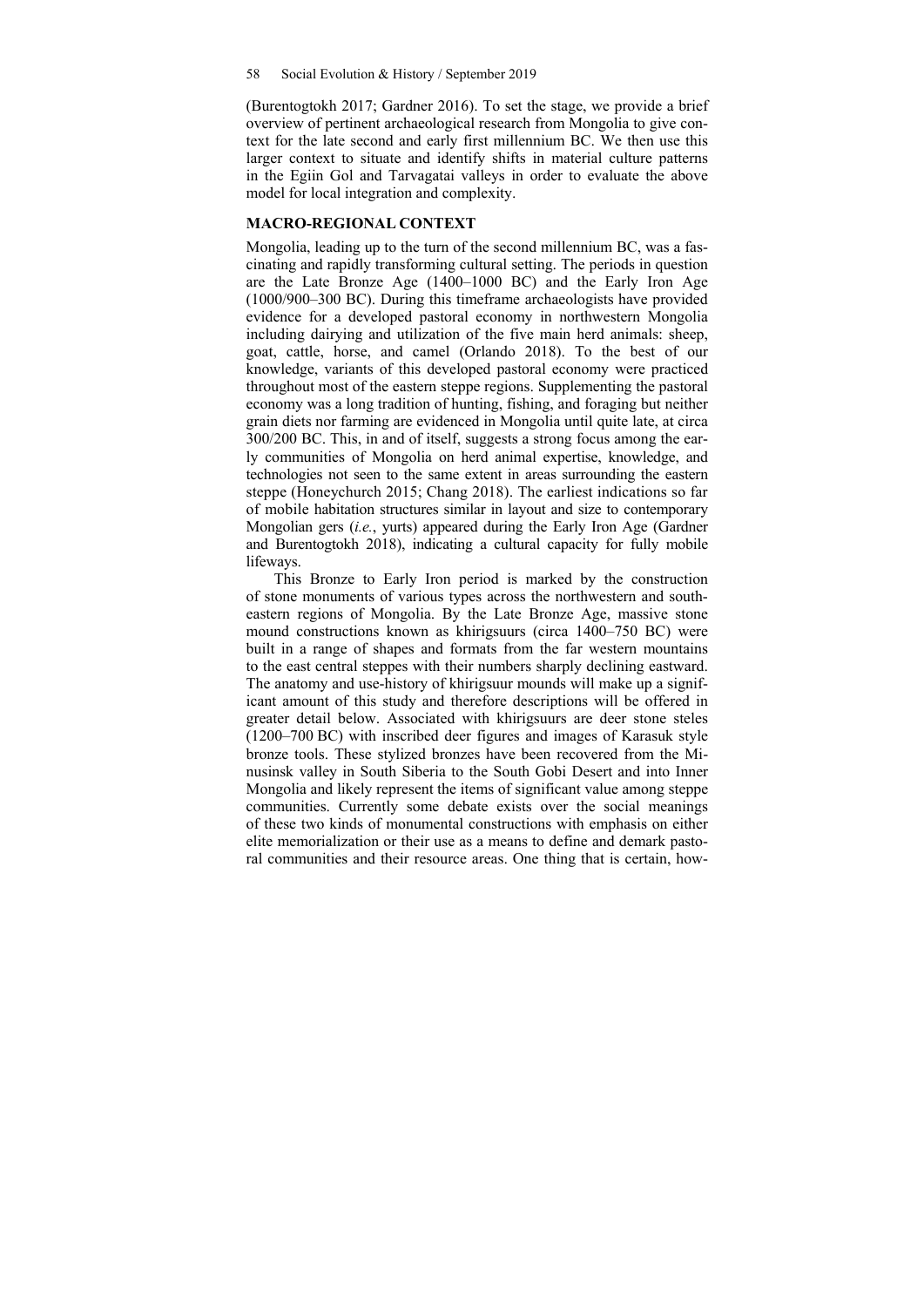ever, is that by 1250/1200 BC a novel practice began of horse sacrifice and feasting at khirigsuur sites with the deposition of horse heads in small stone heaps surrounding each monument (Hayashi 2013: 113–115). These horse remains provide paleopathological evidence for having been harnessed for traction and possibly for riding (Taylor 2017).

In southeastern and south central Mongolia there existed a very different monumental tradition involving human burials in a prone position interred inside large platforms built from coursed stonework in various shapes (rectangular, oblong, hourglass). This burial tradition extends into the Ordos region of Inner Mongolia and has been called by a wide variety of names including shaped or figure burials, Ulaanzuukh and Tevsh burials, and the latest term, 'prone burials' (1500/1400–1000 BC) (Amartuvshin N.d.). These mortuary structures contain the full complement of herd animal remains suggestive of a developed pastoral economy and, similar to khirigsuur sites, evidence for the inclusion of horse remains. Other burial furniture is highly variable but can include worked stone beads, gold and Karasuk style bronze items, ground stone artifacts, and red coarse ware pottery. At approximately 1000 BC, prone burial mortuary practices transitioned to a more standardized burial format known as the slab burial tradition (1000–300 BC) which emerged in the east and gradually appeared in central and west-central Mongolia as well. Again, the social understandings of these mortuary features is controversial and while prone burials have so far received little attention, slab burial practices have been extensively studied and provide stronger evidence for status-based activities and funerary expressions of social differentiation. Although habitations are still under-emphasized in Mongolian archaeology, survey and excavation results suggest that this entire period is characterized by pastoral landscapes and regular movements between seasonal campsites (Burentogtokh 2017).

Beyond the Mongolian plateau at this time are cultural regions that have had long histories of exchange and contact with steppe communities. The mountain corridors along the Altai and the Tengri Tagh connected the regions from Minusinsk to Xinjiang and eastern Kazakhstan to western Mongolia. These geographical networks played a vital role in the transmission of bronze metallurgy, wheat, barley, and millet cultigens, wagon and chariot technologies, domestic horses and innovations in horse breeding, traction, and riding techniques (Jia *et al*. 2009). Similar corridors of contact existed between central and east central Mongolia and major regions within Inner Mongolia such as the Ordos Loop and the northern Dalan Khar Mountains where concentrations of prone burial cemeteries have been discovered (Ma 2017). In fact, the recent discoveries and dating of major fortified centers from western Xinjiang to Chifeng including the Bortala Valley hillforts (Jia *et al*. 2017), Shimao (Guo and Sun 2017), and Sanzuodian (Shelach *et al*. 2011) demonstrate the signifi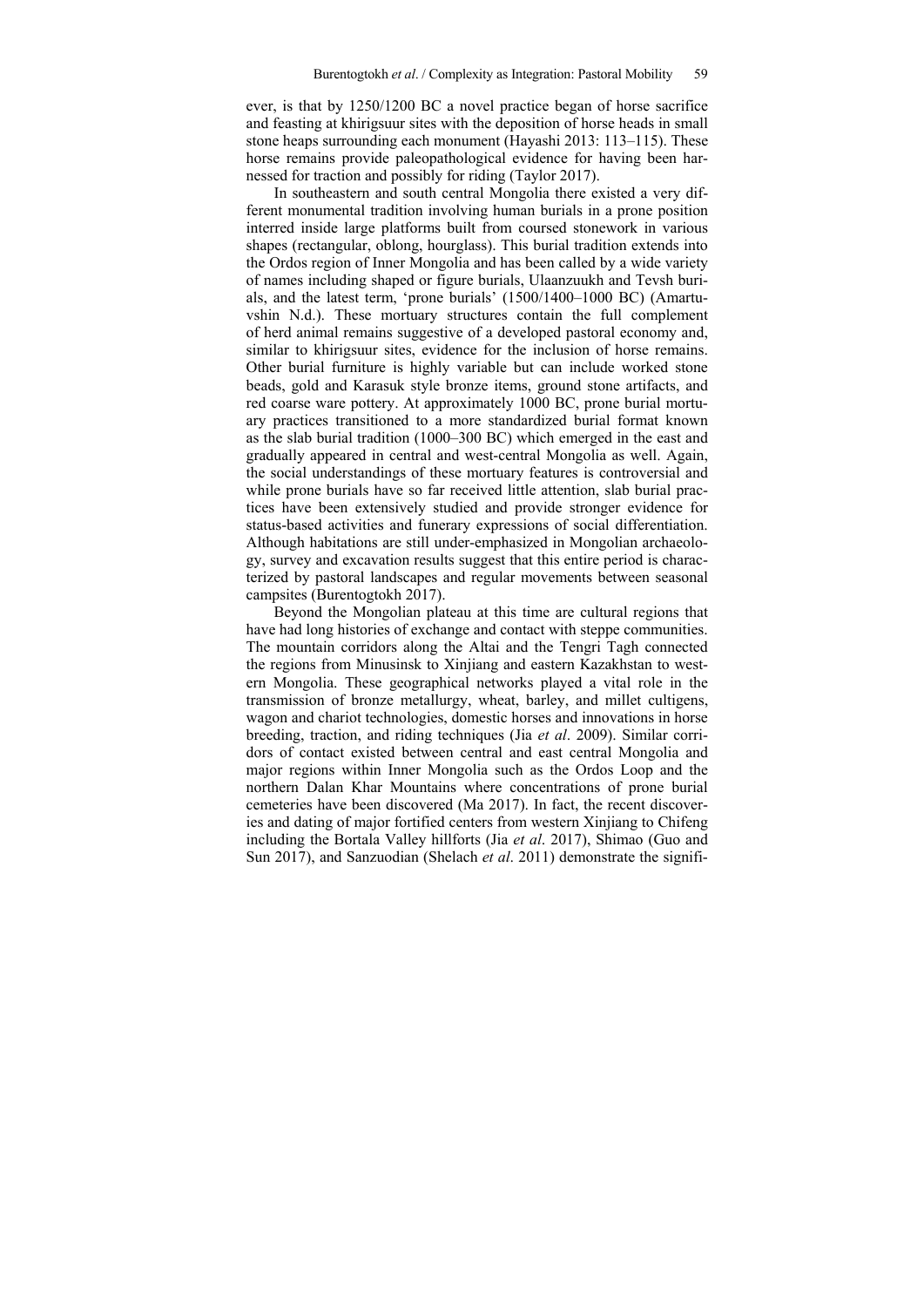cance of these steppe interaction spheres as early as the late third and early second millennium BC. The evidence that these zones of interaction continued to be of major importance throughout the second and first millennium BC is attested by the appearance of steppe technologies and resources in elite contexts of Erlitou through Western Zhou political periods of Central Plain China (Rawson 2017). This includes the adoption of bronze technology and artifact forms, chariot use for political display and warfare, and an ever-present emphasis on the horse as an animal of elite distinction, prestige, and wealth.

Considering Late Bronze to Early Iron Age Mongolia in the context of this macro-regional perspective reveals a very general but notable pattern. Against a background of common pastoral lifeways with variable adaptations suited to local environments, there are core differences in ceremonial, mortuary, and monumental traditions between northwest and southeast Mongolia. These differences are represented by the khirigsuur–deer stone complexes dominant in the west and northwest and by the prone burials and slab burial traditions in the east and southeast (Volkov 1967). Over time, these regional variants show substantial overlap due to interaction in the form of 'down-the-line' alliance networks, increased horse mobility, and extra-regional demand for steppe products and expertise. The ostensible 'pivot' of this distribution is central Mongolia where we would expect evidence for participation in each geographic tradition to appear at different times and in different sequences of introduction. The Egiin Gol and Tarvagatai valleys, located in the northcentral forest-steppe of Mongolia, should therefore provide an ideal place to study the proposed relationship between local community integration and external network building as mobility regimes transformed at circa 1000 BC.

#### **MONUMENTS, INTERACTION, AND TWIN VALLEYS**

The two river valleys in question are both situated within the extensive Selenge and Egiin Gol river drainages not far above the confluence of these two rivers. What we refer to here as the Egiin Gol valley is actually the lowermost portion of the Egiin Gol river comprising the northwestsoutheast trending main river valley, its terraces, and several tributaries 40 km above the Selenge river confluence. Directly to the north and northwest is the Tarvagatai Gol valley comprising an east-west trending valley system made up of a series of large tributary valleys and their drainages which flow into the main Tarvagatai river between 11 and 3 kilometers above its confluence with the Egiin Gol. These two valleys are topographically well-defined and enclosed regions connected by mountain passes. They are comparable in habitable area, waterways, and pastoral resources and effectively constitute two equivalent centers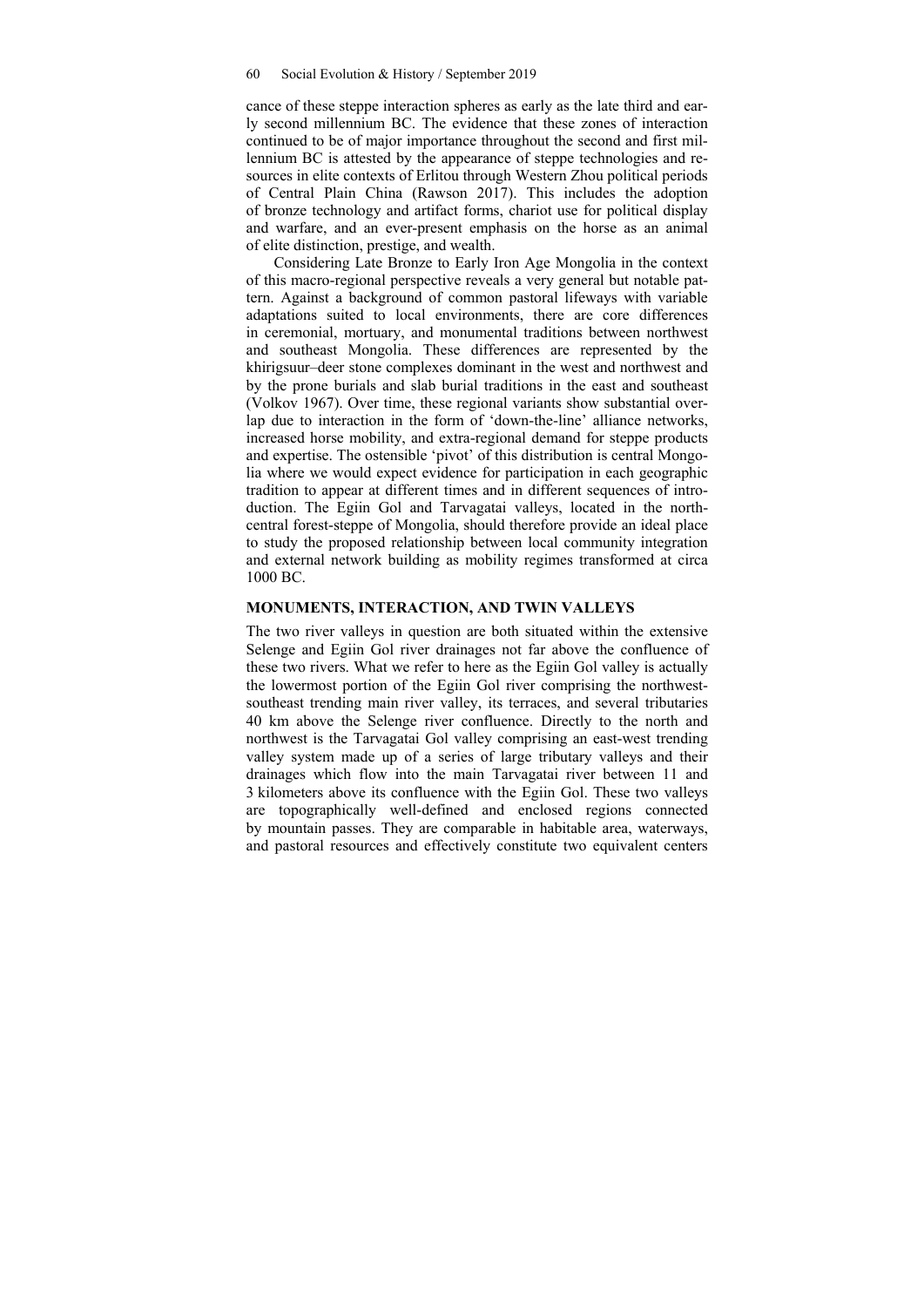of habitation within the greater region. As such, we refer to them here as 'twin valleys.'

The different orientations of these valleys cause them to diverge toward the east with the Khantain mountain range separating the two basins at elevations of up to 2100 meters, making it necessary to exploit passes for inter-valley travel. The only pass that has been used in living memory and documented historically back to the nineteenth century is the 22 km long Uurgyn pass to the far northwest of the lower Egiin Gol which makes a connection to the mid-section of the Tarvagatai valley. This pass can be negotiated on foot or on horseback and represents a full day's journey or longer to travel. Although other plausible passes exist, the difference in elevation and travel time between those and the Uurgyn pass is dramatic. Likewise, movement along the course of the Egiin Gol river is hemmed in by a narrow channel constrained by high cliff sections and is not passable during the warm season, but when frozen during the winter, the river becomes a useable route of inter-valley movement.

In short, based on topography and geomorphology it would seem that the two valley areas are relatively isolated, but in fact inter-valley travel is possible and its somewhat regular practice is ethnographically attested (Burentogtokh 2017: 143–144). As such, the closeness of the relationships between households occupying these two areas in the past was a matter of social choice and allowance more so than logistics and that simple fact makes the study of inter-valley interaction particularly useful for assessing more or less integrated periods in the prehistory of the region. Since both valleys and the Uurgyn pass have been intensively surveyed, site types, locations, and the timing of pertinent activities at these sites help us to understand the process and directionality of the local spread of monumental construction practices. We begin with a comparison of khirigsuur site distributions across the Tarvagatai and Egiin Gol valleys. Khirisguur monuments consist of central mounds with circular or rectangular stone surrounds and heaped stone satellite features mostly on the east and southeast sides of the surround. Khirigsuurs appear as single features in the uppermost part of tributary valleys but are best known for large multi-feature complexes in the middle sections and entrances to tributary valleys.

#### **EARLY MONUMENT CONSTRUCTION, 1400–1200 BC**

Only a small number of complete excavations of khirigsuur sites exist for Egiin Gol and Tarvagatai and so far no radiocarbon dates have been obtained for a central khirigsuur mound in either valley. The best information for the initial construction of these monuments within the greater region comes from the Bugat valley, 46 kilometers south of Egiin Gol, where the earliest two human interments in khirigsuur mounds date to  $1378 \pm 42$  and  $1213 \pm 56$  cal BC. This range fits well with the wider chronology for khirigsuurs. These monumental sites emerged earliest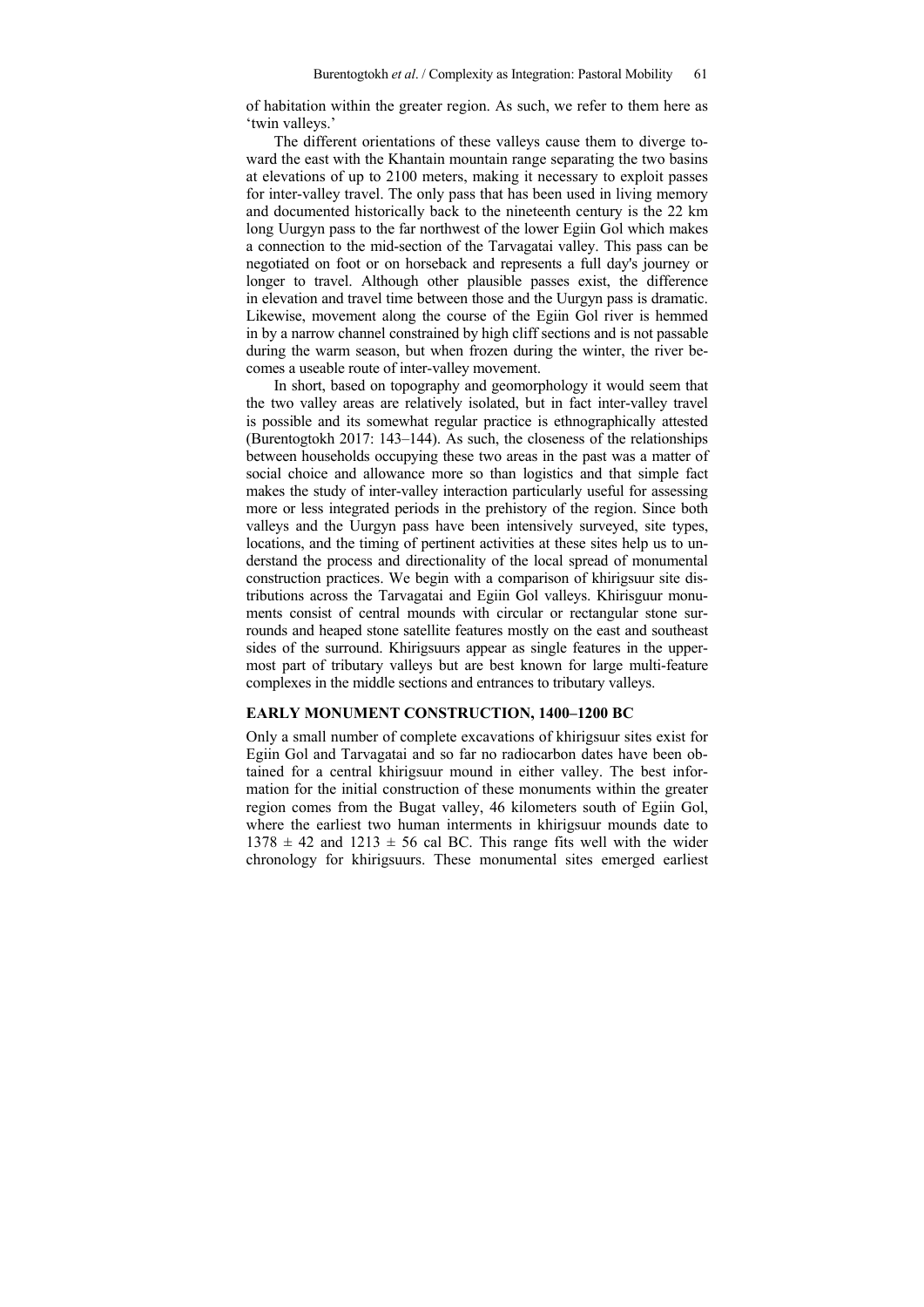in the western part of Mongolia and are related to similarly shaped stone mounded features without satellites called Sagsai burials (*ca*. 1500 BC). We surmise that between 1400 and 1300 BC, the practice of building khirigsuurs was introduced to our twin valleys from outside regions probably located to the west. Presumably, these new practices involved selecting specific points on the landscape, then planning a major building project with the help of an assembled group that provided the labor needed to transport substantially large numbers and sizes of stones to the construction site. This was probably done using animal traction with carts or sledges and would have involved households in the immediate area who chose locations clearly marking pastoral resource zones and seasonal campsite areas (Burentogtokh 2017). Contrary to prior claims, a significant number of human interments have now been documented in khirigsuurs of this northern region to be able to say with confidence that funerary ceremonies were indeed an important part of monument construction (Littleton *et al.* 2012). Additionally, their placement and accumulation on the landscape came to define and assert the extent of pastoral territories that were occupied and actively in use at this time (Burentogtokh 2017).

In what exact manner the very first khirigsuurs were introduced to Egiin Gol and Tarvagatai is not yet known, however, two patterns are clear. First, across the two main valleys and their multiple tributary valleys both the locational patterning and the density per square kilometer of these sites are relatively consistent. This suggests that the functional aspect of khirigsuur building was uniform, that local understandings of khirigsuurs were consistent, and that the use of these sites in the separate valleys was redundant. Each valley community made use of khirigsuur monuments on par with their neighbors and probably did so independently of those neighboring communities. Second, a small number of khirigsuurs stand out as outliers based on their extremely large mound size and their prominent positions in the landscape. Interestingly, these sites cluster together in a single zone in the far northwest section of the Egiin Gol valley and in the central section of the Tarvagatai valley. From the perspective of Egiin Gol, this is precisely the area where three major pathways of movement join together: the first along the Egiin Gol valley on the north side of the river; the second entering into northwestern Egiin Gol from the west along Khatgachiin valley; and the third along the Uurgyn pass into the Tarvagatai valley.

Based on the radiocarbon dates available from satellite features and the assumption that central mounds must either be contemporary with or predate their satellites, these junction areas have not only the largest khirigsuurs but also the earliest khirigsuur constructions in both valleys. Taken together, the above observations indicate that potentially as early as 1400 BC, khirigusurs were introduced to this region and were gradual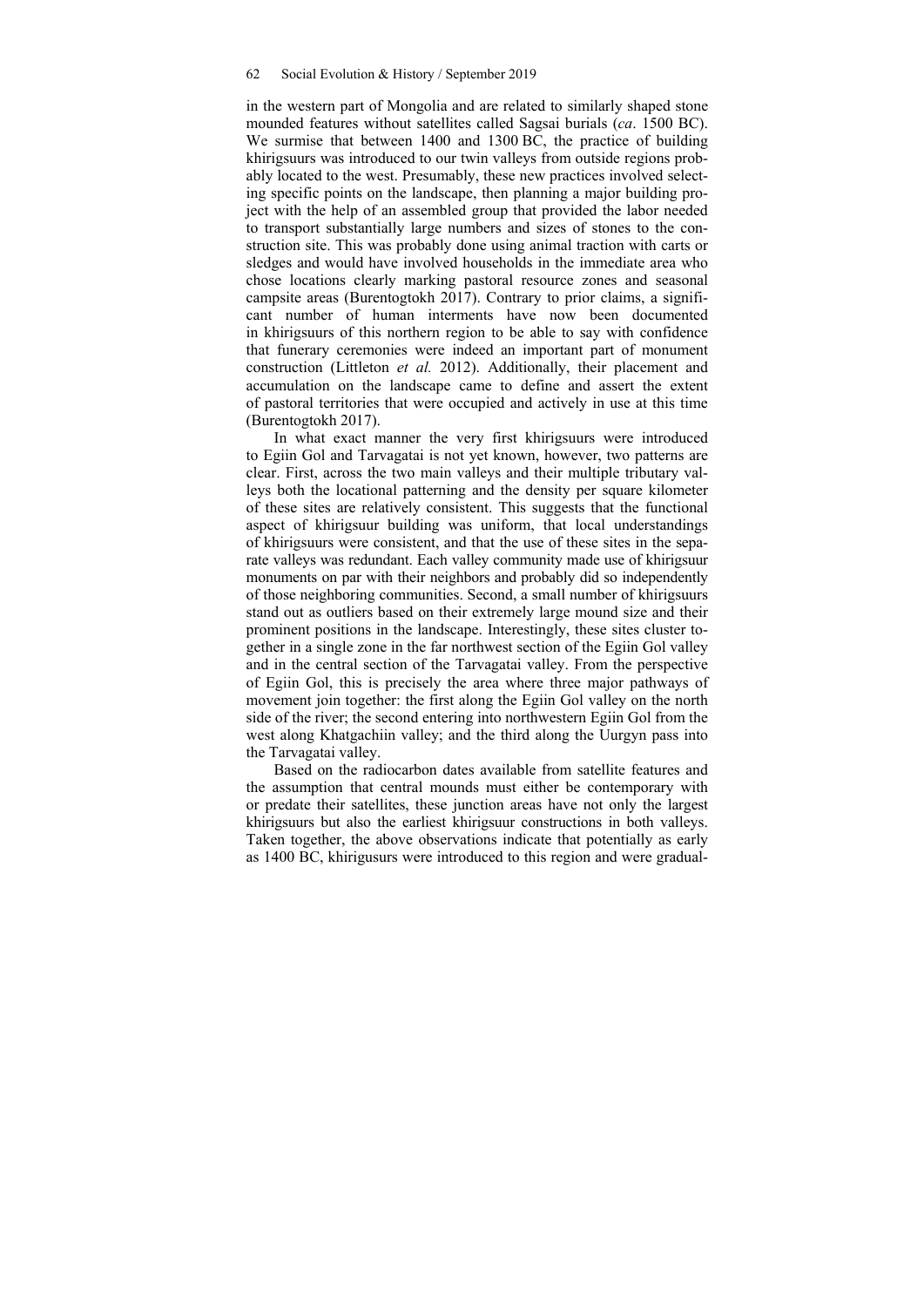ly adopted by distinct communities separated by local valley topography. Although interaction between Tarvagatai and northwest Egiin Gol households could not have been a daily occurrence, the focus of monument building activities in association with both sides of the Uurgyn pass argues for the importance of periodic contact between these discrete groups. As such, the earliest functions of khirigsuurs were probably related to local mortuary practice and memorialization, demarking and claiming pastoral territories, as well as places of inter-valley visitation where members of distinct communities might have joined in seasonal events (Burentogtokh 2017). Most important, however, is the clear center of activity we have pinpointed in the northwest and north-central parts of our twin valley study area. The way how this geographical center of activity changed over the coming centuries provides an indicator for shifts in local and regional interaction networks and the ways in which established groups responded.

### **REGIONAL TRANSPORT, RITUAL, AND EXCHANGE, 1200–900 BC**

According to recent chronological analysis by Taylor *et al.* 2017, the period between 1250 and 1200 BC marks a major transformation in the kinds of activities being performed at khirigsuur sites. It is clear that new khirigsuur mounds were still being constructed but in addition to the central mounds and circular or rectangular surrounds, small stone mounds with horse head interments became a standard practice at this time – both at newly constructed khirigsuurs and at older pre-existing sites. In fact, the bulk of evidence for activities at khirigsuur sites comes from the analysis of these smaller and more manageable satellite features containing horse skulls and vertebrae as well as very occasional artifact finds. Excavation, dating, and intensive analysis of satellite features have yielded a wealth of information on the emergence of horse-focused feasting, ritual practices, and horse use for transport. The best interpretation of this regionwide interest in horses is that after a period of experimentation with various forms of horse-based transport, including chariot use and what might be described as unsecured or 'athletic' riding (*cf*. Drews 2004: 39–41), steppe peoples devised a set of technologies that made horse riding reliable, secure, and sustainable over longer distances.

While there is evidence for this development at circa 1000 BC from regions around Mongolia including archaeological finds of saddles, harnesses, and numerous rock art images of riders (Honeychurch 2015: 210–11), evidence from Mongolian khirisuurs gives us the added and critical perspective from horse paleopathology. Nasal deformations apparent on horse skulls from khirigsuur satellites strongly support the idea that these horses were harnessed (Taylor 2017). Until recently, these low profile pathologies were attributed to either harnessing for traction, or for riding,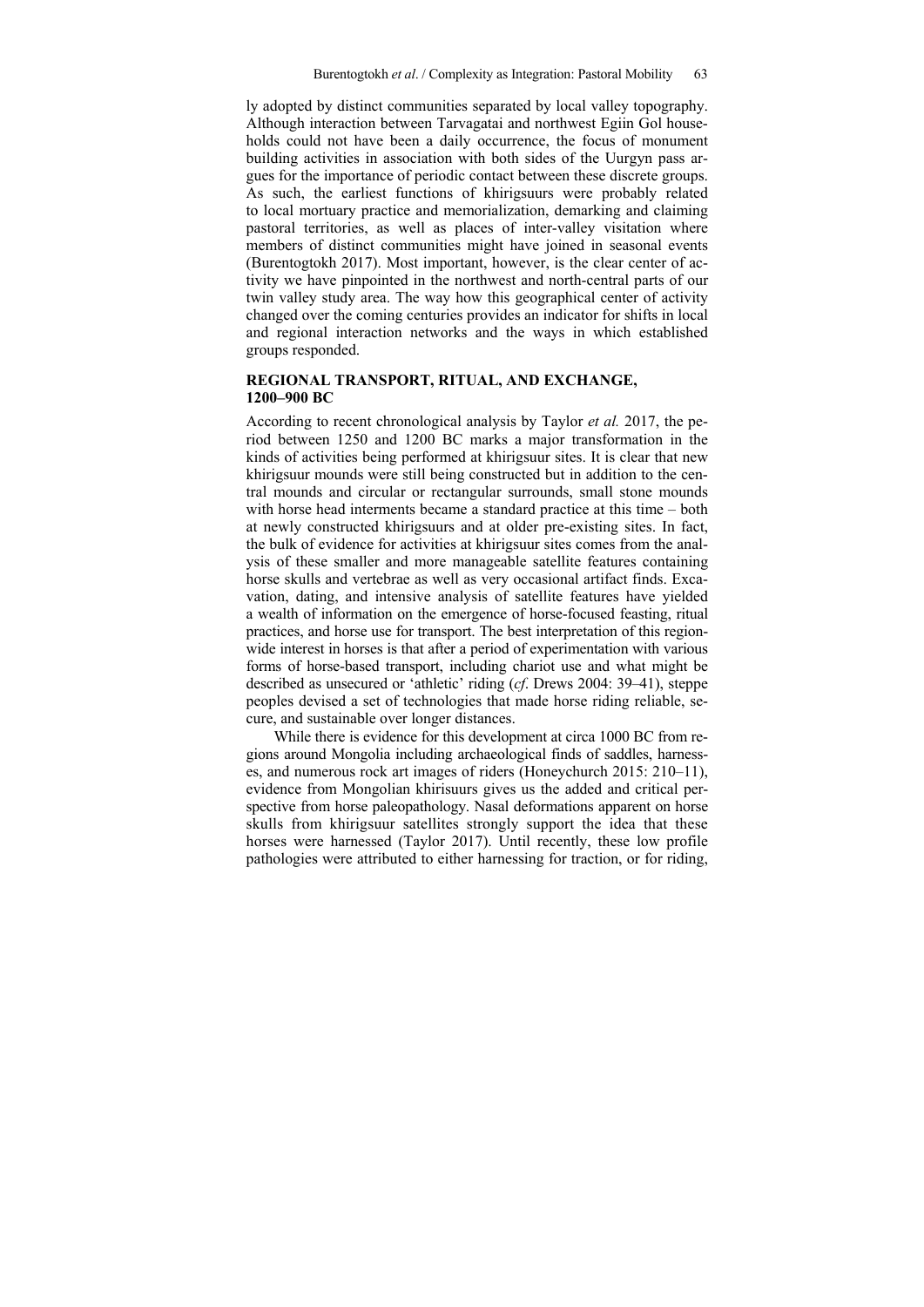or for both. The latest study by the Taylor group convincingly demonstrates that the harnessing pathologies on horse skulls have a clear directional orientation that would be expected if reins were controlled on the left hand side of the horse, the position in which traditional Mongol horse riders hold their reins (Taylor and Tuvshinjargal 2018). In addition, the same group has documented fairly extensive equid dentistry practices designed to make bit placement more comfortable and effective for horses. So far, the dating of the earliest horses with these kinds of evidence is at the crucial 1100 to 1000 BC time period with the high probability that these practices were in development by the 1200 to 1100 BC timeframe (Taylor *et al*. 2018).

Taken as a whole, these many indications across a broad swathe of western and north-central Mongolia strongly suggest that the appearance of new horse-based ceremonies around khirigsuur monuments emerged in conjunction with a new form of horse use and ideology. Yet another incentive towards both improvements in horse riding and the higher valuation of horses might have been horse exchange with powerful groups in Inner Mongolia. The Late Bronze Age interaction sphere evidenced by the prone burial cemeteries north of the Dalankhar Mountains clearly spanned the Gobi regions and likely was instrumental in transferring horses, horse expertise, and related technologies southwards potentially as early as 1400 BC. This process of moving horses over longer distances would have encouraged the capacity to ride and actively control horse herds as opposed to the alternative of transporting small numbers of animals by two-wheeled horse cart (*i.e*., chariots) (Honeychurch 2015: 209–210).

This timeframe for horse introduction explains the lack of domestic horse remains at the early Ordos settlements of Shimao and Zhukaiguo and the appearance of horses in Xicha contexts at circa 1300 BC (Liu and Chen 2012: 388). Eventually, these introduced horses would make their way from the Ordos to the Late Shang capital at Yinxu by circa 1200 to 1150 BC where they became the signature animal for uppermost elite prestige, display, and wealth. We expect that the same steppe peoples who innovated slab burial practices subsequent to the prone burial tradition continued to manage the exchange of horses into regions associated with the Western Zhou Dynasty at circa 1000 BC. In comparison to the Shang, Western Zhou elite depended even more heavily on horses and chariots as symbols of their regime and authority and, as such, the volume of horse exchange increased in a way that benefitted communities positioned in the eastern and southeastern parts of the Mongolian plateau (Wu 2013).

On the central Mongolian steppe, this newly appraised animal wealth, transport functionality, and down-the-line exchange networking likely explains the greater emphasis on alliance-creation between distant communities and the affirmation of these agreements through horse feasting and ceremonial events around prominent khirigsuur sites. Extremely large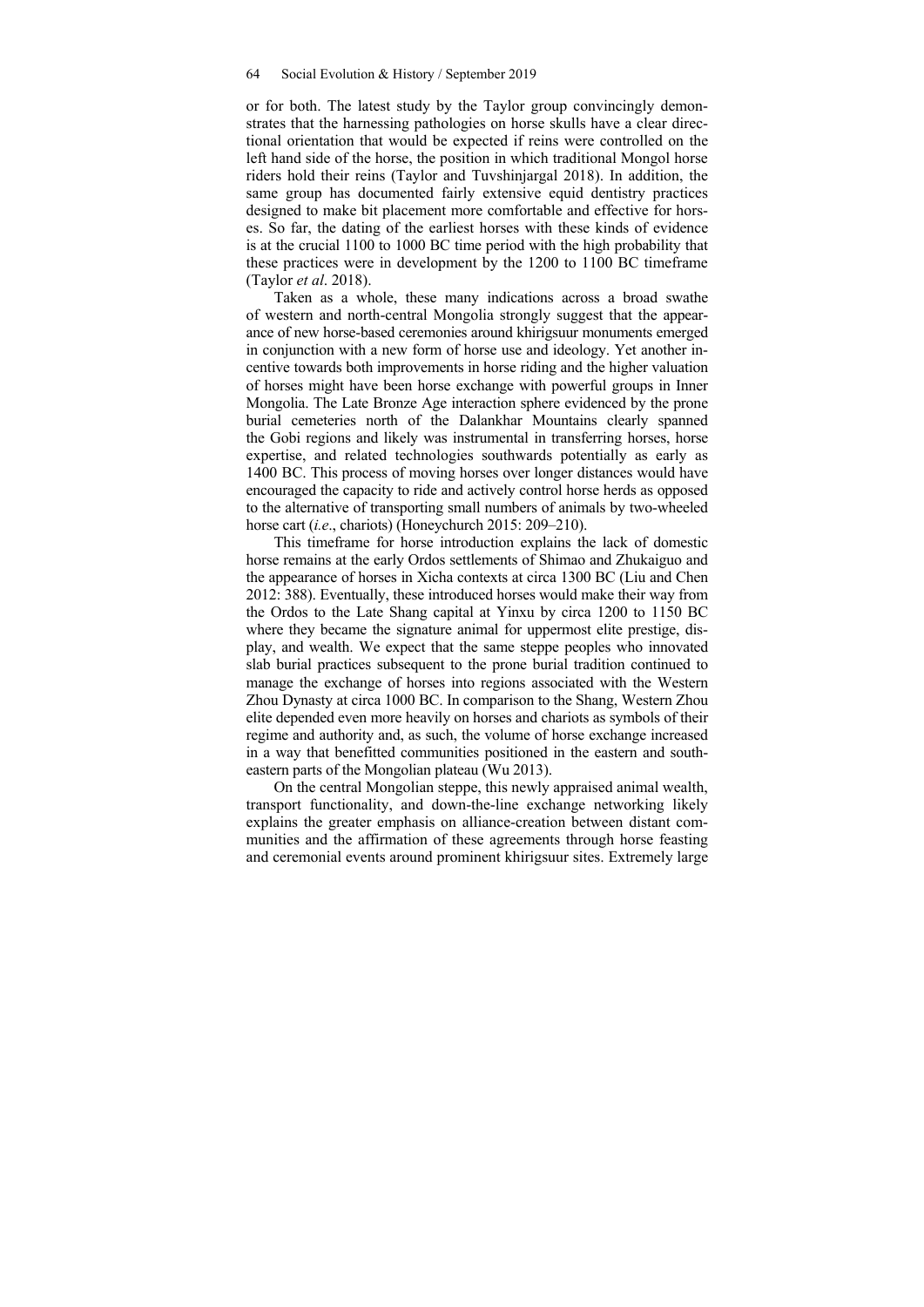khirigsuurs with satellites numbering in the hundreds, each presumably with interred horse heads, have been sub-sampled and dated at sites such as the khirigsuur B10 of Tsatsyn Ereg and the Urt Bulagyn khirigsuur at Khanui Gol (Zazzo *et al*. 2019; Gantulga *et al*. 2013; Fitzhugh 2009). In both cases, horse sacrifices likely occurred within relatively compressed time spans measuring several decades and falling into the period between 1050 and 900 BC. In addition, recent isotopic analyses reveal that the respective horses at the Urt Bulagyn site were not of local origin but came from regions surrounding the Khanui valley, affirming the use of horse feasting and sacrifice in inter-area visitation and regional alliance building (Makarewicz *et al*. 2018). Although it is not yet widely recognized, these horse-related rituals at the largest of khirisguur sites probably set the precedent for elite sites like Arzhan 1 only a few centuries later (Hayashi 2013; Honeychurch 2015: 174–175).

#### **THE TWIN VALLEYS, MONUMENTS, AND GEOGRAPHIC REORIENTATION, 1200–750 BC**

At Egiin Gol and Tarvagatai, we can observe step by step the introduction and spread of these same practices related to horse use and ritual. Radiocarbon dates on horse skulls from khirigsuur satellites indicate that these practices first appeared around the largest khirigsuurs in the northwest section of the Egiin Gol valley at  $1127 \pm 56$  cal BC. The next earliest dates appear at the mouth of tributary valleys along a southeastern transect down the Egiin Gol river and then gradually appear in the upper portions of tributary valleys. These rituals seem to have been consolidated among Egiin Gol groups prior to being transferred to the Tarvagatai valley where the earliest date for satellite horse remains is  $965 \pm 31$  cal BC. This date comes from the largest khirigsuur in the central Tarvagatai valley (TAS-002) directly across from the Uurgyn pass into Egiin Gol. A similar early date was obtained from a satellite at the fourth largest khirigsuur in the Tarvagatai valley about four km to the west (TAS-230). Based on a total of ten radiocarbon analyses from Tarvagatai khirigsuurs, satellite horse rituals were conducted in outlying parts of the main and tributary valleys over the next two centuries and were sometimes repeated at a single khirigsuur at intervals of 100 or so years. In addition, these Tarvagatai horses likewise revealed evidence of having been harnessed as was the case elsewhere (Burentogtokh 2017).

In both valleys then, the best predictors for the earliest horse sacrifices are the size of a khirigsuur site and its location relative to a major pathway of movement, most notably the Uurgyn pass linking the two major valleys. The most parsimonious way to explain the overall distribution of radiocarbon dates is by way of an initial introduction of horse sacrifice ritual into the northwest section of the Egiin Gol through the western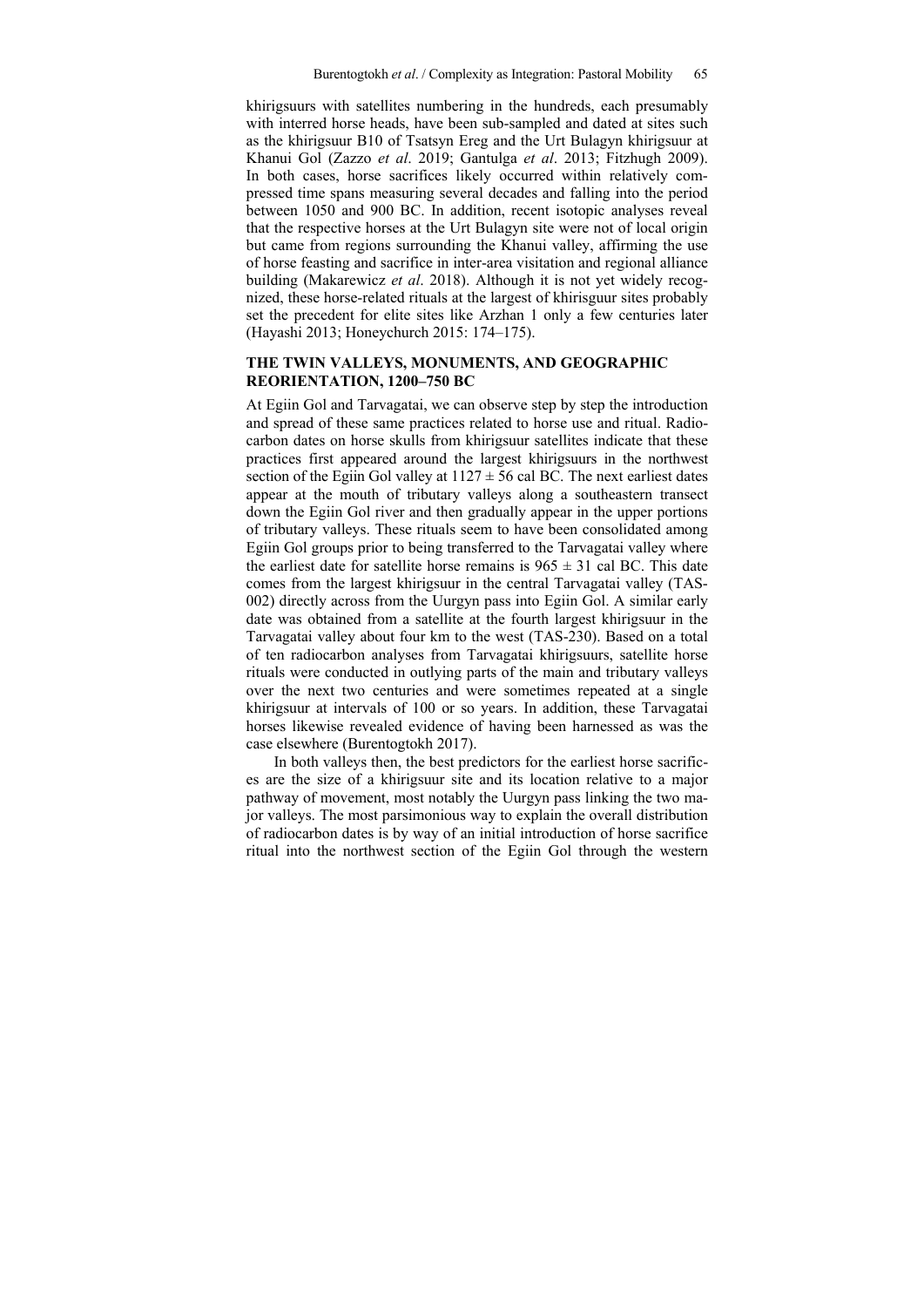Khatgachiin valley which connects to the Selenge river basin. Subsequently, these ritual practices were transferred to the Tarvagatai valley via the Uurgyn pass probably through inter-valley visitations and participation in ceremonial events. The importance of inter-community visitations in the context of these practices is underscored by oxygen isotope analyses on the horse skulls excavated from Tarvagatai satellite features. These analyses yielded diverse isotopic signatures indicating that horses had been watered at flowing as well as still water sources. Based on these results, a series of lakes up to 60 km distance from the valley likely represent the home ranges for some of the horses brought into the area for sacrifice and feasting events (Burentogtokh 2017).

Generally, across this region horse sacrifice and satellite building around khirigsuurs seem to have been widespread, similar in practice, and of equal distribution in both Egiin Gol and Tarvagatai. Again, this suggests that the enactment of such rituals played redundant roles for two independent valley communities that were periodically articulated by visitations, pastoral support, and probably inter-marriages. Perhaps the most notable pattern is the continued focus of activity in the northwest section of the Egiin Gol study area as the primary area for introduction and dispersal to other valleys. This is not surprising given that the practice of horse sacrifice at khirigsuur sites is most prominent in the west-central parts of Mongolia and the headwaters of both the Selenge and the Egiin Gol rivers lie within the west-central provinces of Arkhangai and Khovsgol respectively. These river basins probably facilitated the earliest contacts introducing horse rituals into the Egiin Gol valley in the first place. As would be expected, then, even though radiocarbon analysis shows that horse related khirigsuur rituals expanded fairly quickly to the far southeast tributaries of Egiin Gol, the center of satellite building, external khirigsuur elaboration, and inter-valley travel was in the northwest section of Egiin Gol (*cf*. Wright 2006: 268; 2007).

These geographic emphases in valley use history from circa 1400 to 900 BC make the period beginning at 900 BC all the more fascinating for the twin valley region. What seems to be a major reorientation of valley monumental practices and use-areas occurs with the first episode of slab burial building in the far southeastern section of the lower Egiin Gol. The two earliest slab burial sites are from the Bayan Gol tributary valley entering the Egiin Gol from the southeast and connecting through a maj or pass into the Selenge river on its eastern side. The two slab burials dated in this area were constructed at  $871 \pm 41$  cal BC and  $868 \pm 28$  cal BC and these two sites are as far from the oldest and largest khirigsuur site as is possible in the Egiin Gol valley. In addition, the spread of slab burials from this southeast center of introduction shows a remarkably linear northwestern progression up the valley according to a series of 11 radio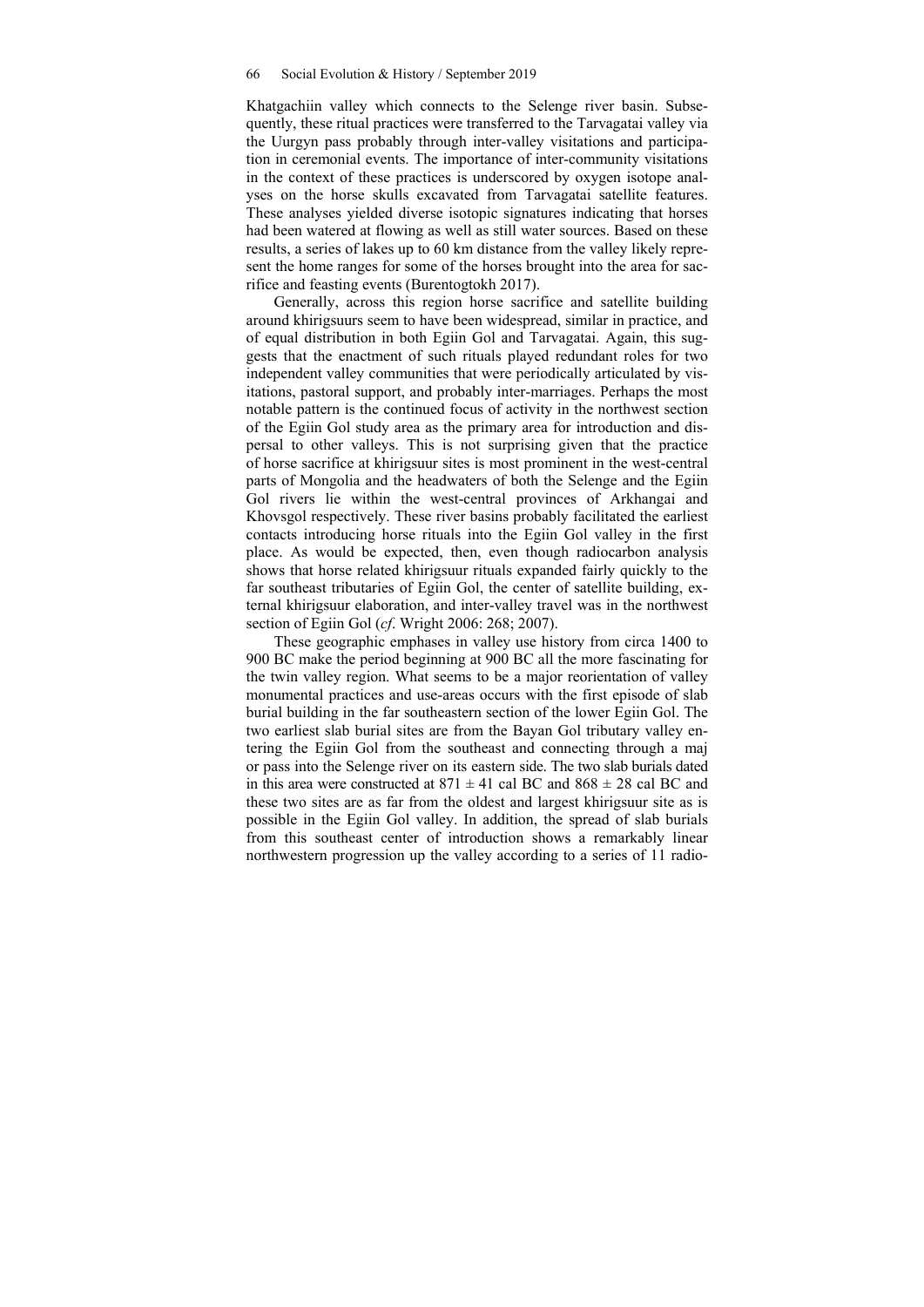carbon dates. Notably, the tributary valleys with the earliest slab burial dates also have some of the youngest dates indicating the persistent use of the southeastern sections of the Egiin Gol as the new center for monument building during the Early Iron Age.

In comparison to the widespread and geographically redundant use of khirisguur sites, the areas of slab burial building are sharply delimited and extend only across the southeastern and central parts of Egiin Gol. In the older northwest center of khirigsuur activities, slab burials number only three out of almost 90 sites and slab burials do not exist at all in the Tarvagatai valley. This was a surprising find of our multi-year surveys and suggests that the social relationships between the Egiin Gol and Tarvagatai valleys changed radically during the early to mid-first millennium BC. During the Late Bronze Age and most of the Final Bronze Age, a long-standing pattern of replication of monumental practices within the Egiin Gol and Tarvagatai valleys suggests two distinct valley communities engaging in monument building independently. The fairly rapid intervalley transmission of these rituals from Egiin Gol to Tarvagatai argues for periodic contacts with a primary focus on the northwestern pass system. From 900 BC onward, however, the western interaction sphere accessed via the northwestern pass system diminished in favor of a newly emerging eastern interaction sphere accessed through the southeastern pass system. This section of Egiin Gol is where we find an entirely new monumental vocabulary associated regionally with eastern and east central parts of Mongolia (Navaan 1975).

By virtue of this reorientation, and probably in reaction to external shifts in the regional context of exchange networks and elite prerogative, southeastern Egiin Gol became a center for monument building which seems to have integrated surrounding valley communities by way of participation in those new activities. In other words, households in northwestern Egiin Gol and Tarvagatai were incentivized to interact closer and more regularly with communities in southeastern Egiin Gol, the area seemingly acknowledged as the 'proper' site for the building of mortuary monuments post 900 BC. This included horse feasting and satellite interments at khirigsuurs which were carried out for the next two centuries contemporaneous with slab burial building. The latest horse head satellite in the twin valleys dates to  $735 \pm 56$  cal BC and after that, horse remains were exclusively interred in slab burial assemblages. Khirisguur sites, while still revered and acknowledged, increasingly became a social memory in the background of slab burial events designed to memorialize prominent individuals and their local elite lineages (Honeychurch 2015: 142–143).

Interestingly, this transformation in monument building occurred independently of major shifts in habitation patterns or in pastoral resource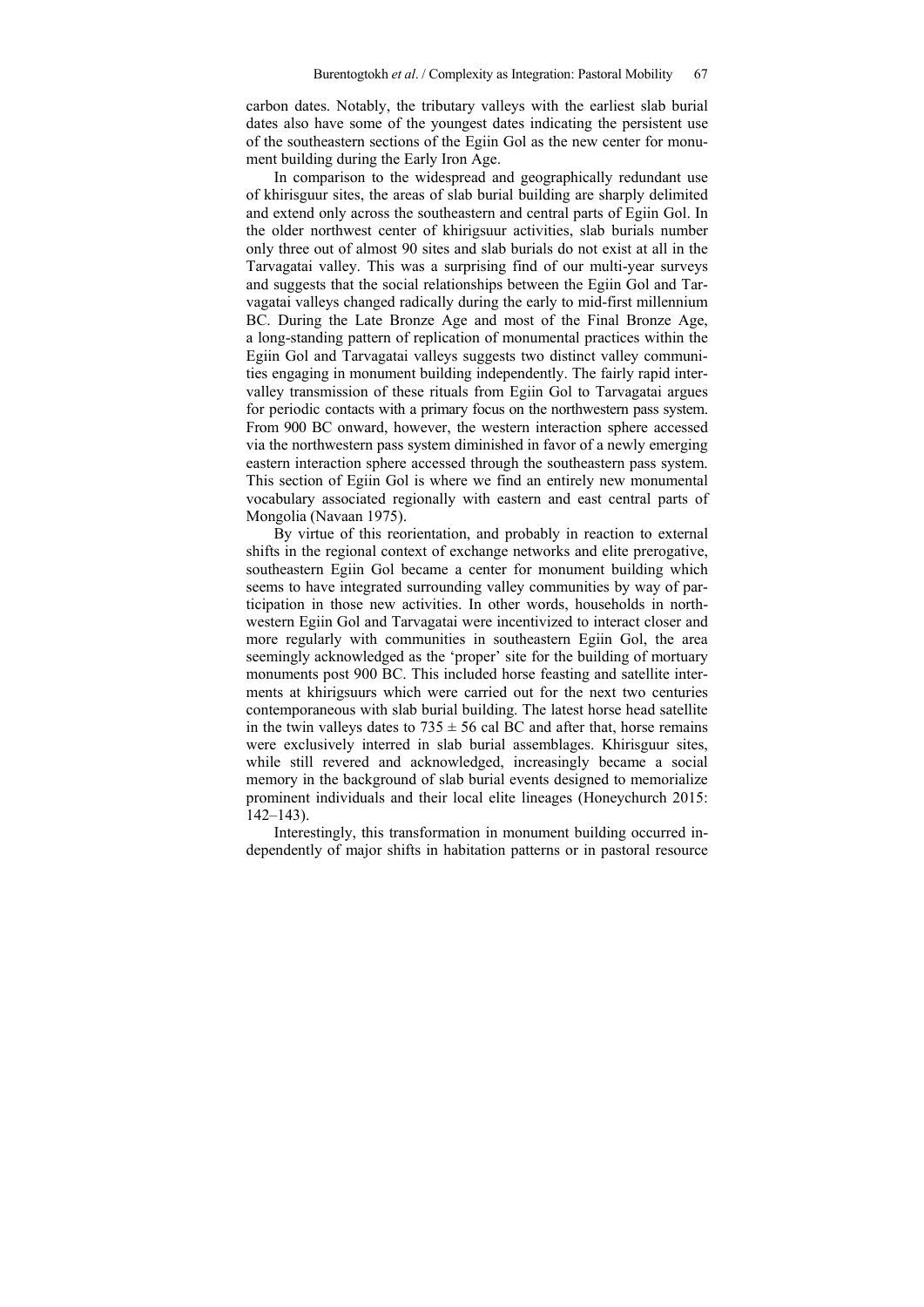use, which in both Egiin Gol and Tarvagatai remained stable over this period. However, a large settlement with post holes, built structures, and ritual deposition of materials such as deer antler tines does appear in the new southeastern activity zone (Galdan 2015). This settlement has been extensively radiocarbon dated to the mid-first millennium BC and, as a fairly unique site type, probably relates to the new found status of the southeastern tributary valleys. Habitation site data also provides a way to further test our conclusion about multi-valley integration during the Early Iron Age. We conducted excavations at seasonal campsites in the Tarvagatai valley in order to determine whether common households might have evidence for increased interaction with the Egiin Gol valley as we would expect.

One campsite in particular (TAS-77) yielded important evidence for a tent-like mobile structure, a hearth, and a great deal of domestic pottery fragments all dated to circa 500/400 BC (Gardner and Burentogtokh 2018). Using neutron activation analysis (NAA) the chemical composition of these sherds was compared to contemporaneous ceramics and clays from the Egiin Gol and Tarvagatai valley. The analysis demonstrates that the Tarvagatai household occupying this particular winter campsite drew exclusively on Egiin Gol clay sources to manufacture their everyday pottery (Gardner 2016: 184–200). This result further confirms our conclusion that these two geographical areas had become much closer in terms of interaction and integration by this time. Given the emphasis on elite mortuary differentiation, the exclusivity of slab burial construction areas, and the seemingly central position of southeastern Egiin Gol within the great region, a likely interpretation is that by the Early Iron Age, formerly independent communities merged to form a new kind of political group. We would expect similar processes to have occurred in other parts of central Mongolia and suggest that these early 'local' polities likely formed the organizational foundations for the Xiongnu state during the third century BC.

#### **CONCLUDING DISCUSSION**

According to our model above, a new integrative dynamic accompanied transport technologies that allowed for greater mobility and involvement in external networks of alliance and interaction. Clearly, for both Egiin Gol and Tarvagatai, pass systems and the directional orientation of cultural practices (northwest and southeast) influenced the site types local communities were building, as well as when and where they were built. Even though the fine-grained analysis for horse riding techniques within the twin valleys is still being developed, the Mongolian regional dataset evidencing horse transport is greatly improved and articulates quite well in terms of chronology with the rise of novel horse ideologies and rituals in these two valleys. Early first millennium BC finds of horse harnessing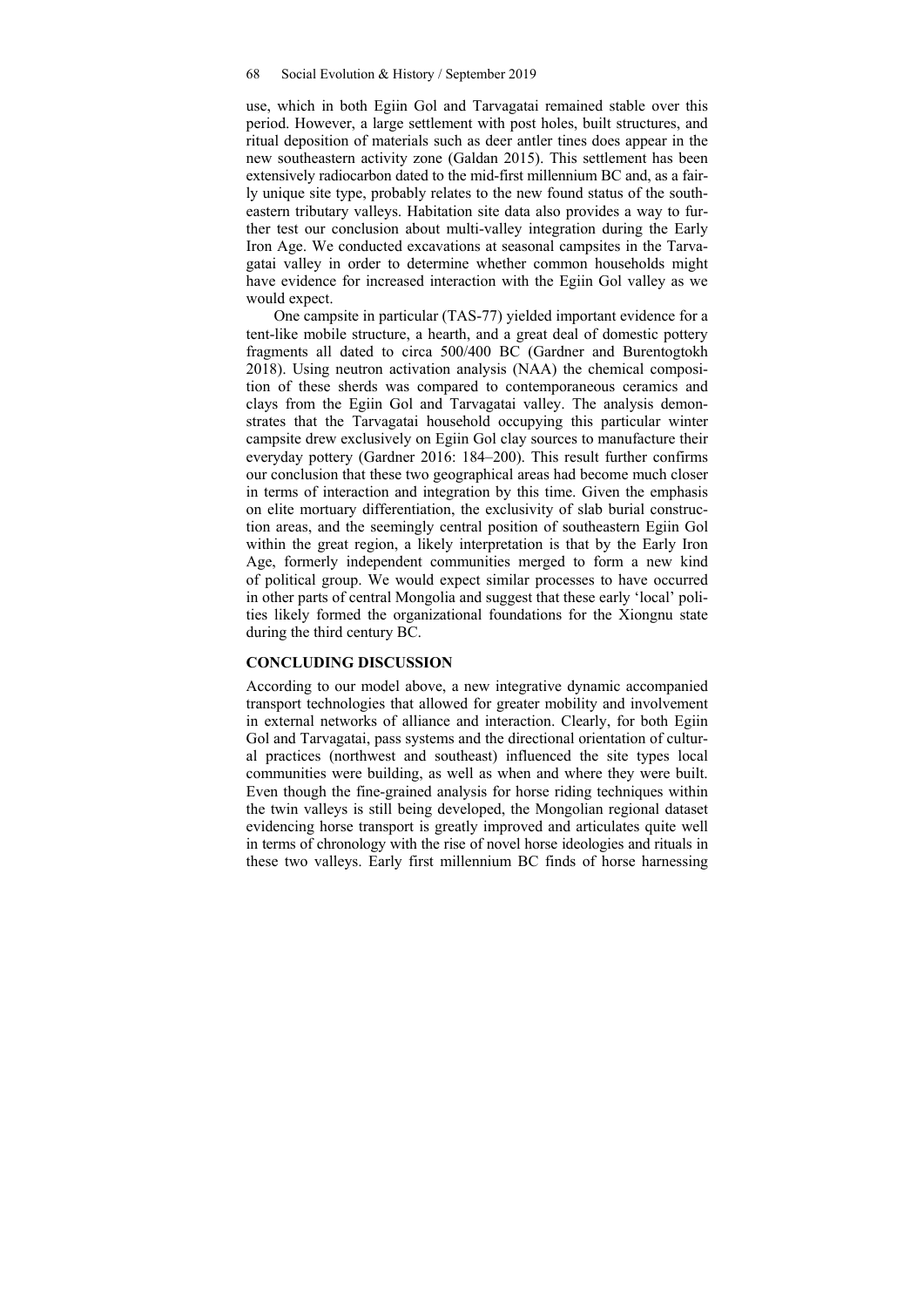equipment and rock art images of riding at Egiin Gol have been discussed elsewhere and lend support to horse riding having become more commonplace at the same time we observe major changes in monument activities (Honeychurch *et al.* 2009).

Perhaps most interesting is the geographic 'pivot-like' dynamic that we observe in the study area ideally positioned between regions of northwestern and southeastern monumental traditions within Mongolia. Archaeologists have hypothesized that 'central Mongolia' became 'central' precisely because of these deep time precedents of combining different cultural traditions from the east and west (Honeychurch and Amartuvshin 2011). A focus on these twin valleys demonstrates that the central pivot dynamic between southeastern and northwestern Mongolia also played out at micro-scales within localities in central Mongolia. Mobility born of pastoral nomadic experience, knowledge, and technologies made these regionally-scaled networks of communication and transfer possible. In addition, geographical shifts such as the one documented here occur more rapidly in a transportenabled environment and because of that rapidity, those positioned favorably in relation to external networks and resources had enhanced potential to become intermediaries. This clearly happened in the case of the southeastern communities within the Egiin Gol valley whose initial external contacts positioned a sub-set of households to exploit early interactions with network partners further to the south and east. This geographic and mobility dependent process of external networking instilled a potential for local social differentiation. This opportunity was certainly acted upon by Egiin Gol households in formatting an approach to elite leadership and factions typically associated with Early Iron Age politics among nomadic groups (Kradin 2018: 19–20).

Finally, we turn to the issue of complexity. We have set our focus on tracing processes of integration as an approach to complex organization and transformation among ancient Mongolian pastoralists. For the most part, our discussion avoids aspects of centralization, hierarchy, wealth, and status in favor of the explicitly social processes of group formation. But one might ask, what is 'complex' about a larger group? In other words, this new group identity is a scalar composite made up of numerous smaller social units including household groups, small tributary valley communities, and full valley communities. All of these subscales were merged into a new multi-valley social identity probably by circa 800 BC. By virtue of this novel identity, an Early Iron Age herder living in central Tarvagatai and another herder living in southeastern Egiin Gol might think of themselves as belonging to one and the same regional community. As such, daily social life had to take into account quite a bit more social information and as a result, became somewhat more complicated in terms of negotiating the relationships between these two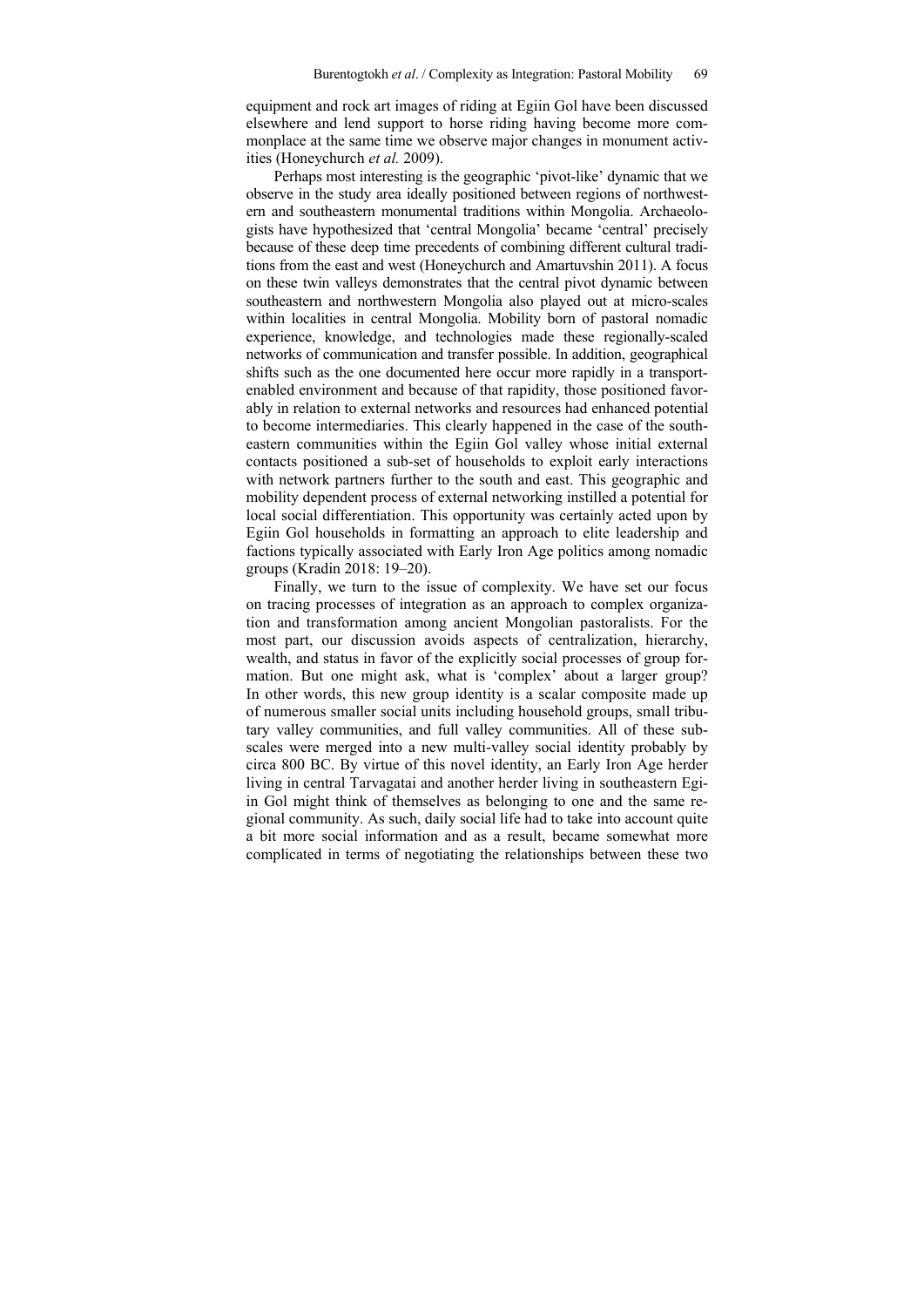herders. For example, based on the potential for an asymmetric status to be assumed by the herder living in the emergent southeastern center of Egiin Gol, perhaps that individual might have claimed some prerogative over the herder who found him or herself living in the now 'peripheral' area of Tarvagatai valley.

Complexity, in this explicitly 'social' version is not conceived of as a descriptive condition frozen in time but as a set of social relationships that are dynamic, continually inter-acted, and subject to change if not performed according to precedent and expectation (Honeychurch 2015: 34–40). In this sense, a leader is only a 'leader' because followers choose to comply and 'follow' on a more or less regular basis, day to day. We do not place emphasis on social forms (*e.g*., hierarchy) but on social acts (*e.g*., complying, entreating, or resisting) which can at times be acts neglected or, on the other hand, participated in or coercively enforced. Without formal social 'structure' per se, what is left to guide society is merely the social preconception that relationships and established 'ways of behaving' should be conformed to. Social reality is continuously subject to thousands of micro-decisions made every day as to whether each and every individual will conform to relational expectations or not.

As such, complexity is built into the enactment of social relations themselves and cannot be understood as a static structure independent of interaction. In this sense, larger composite groups produce a social environment that comprises more information, is more complicated to navigate, and is, therefore, potentially more uncertain. A larger integrated community, such as the one we document above, thus requires more energy and material investment, more thought, more symbolism, and more social ideology to sustain it on a daily basis. This harnessing of material, energy, symbols, and thought needed to negotiate and navigate a novel social environment is the very essence of social complexity. Such harnessing can be accomplished in myriad ways of which the ancient pastoral nomads of north central Mongolia have provided us with but one example.

#### **REFERENCES**

- Amartuvshin, Ch. N.d. Turuulge n' kharuulsan orshuulgat bulsh. *Arkheologiin sudlal*. Forthcoming.
- Burentogtokh, J. 2017 *Pastoralists, Communities, and Monumentality during the Mongolian Bronze Age*. Ph.D. Dissertation, Yale University, New Haven, CT.

Chang, C. 2018. *Rethinking Prehistoric Central Asia*. New York: Routledge.

- Drews, R. 2004. *Early Riders: The Beginnings of Mounted Warfare in Asia and Europe*. London: Routledge.
- Fitzhugh, W. 2009. Pre-Scythian Ceremonialism, Deer Stone Art, and Cultural Intensification in Northern Mongolia. In Hanks, B., and Linduff, K. (eds.),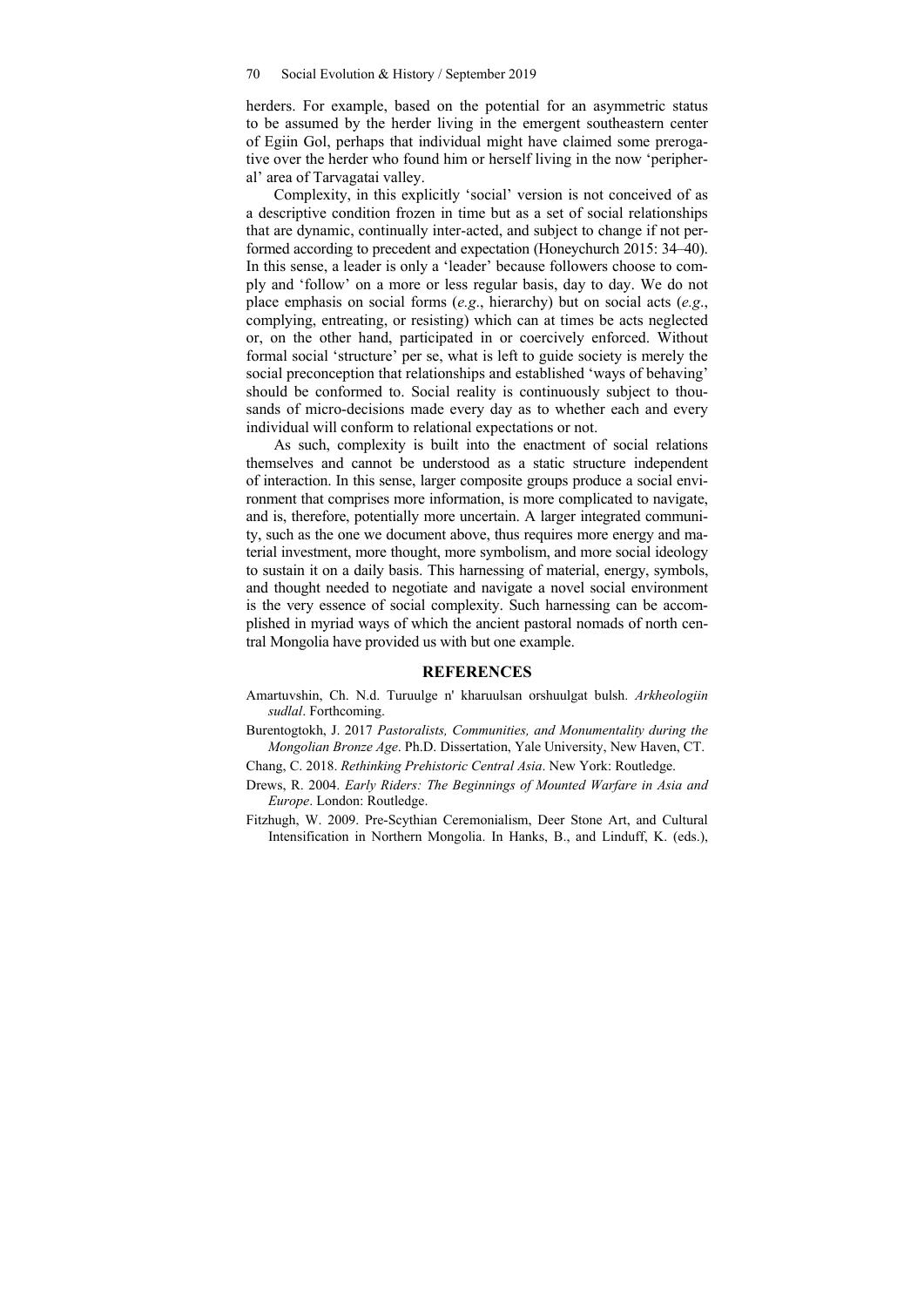*Social Complexity in Prehistoric Eurasia: Monuments, Metals, and Mobility* (pp. 378–411). Cambridge: Cambridge University Press.

- Galdan, G. 2015. Ertnii nuudelchdiin buuts suurin (otog)-giin sudalgaa. *Arkheologiin sudlaa* 35 (13): 184–197.
- Gantulga, J.-O., Yeruul-Erdene, C., Magail, J., and Esin, Y. N. 2013. Khoid tamiryn khondii dekh bugan chuluun khoshoonii sudalgaany zarim ur dun. *Arkheologiin sudlal* 33 (6): 95–119.
- Gardner, W. 2016. *Early Political Complexity and Community Organization on the Mongolian Steppe*. Ph.D. dissertation, Yale University, New Haven, CT.
- Gardner, W., and Burentogtokh, J. 2018. Mobile Domiciles of the Eurasian Steppe: Archaeological Evidence of Possible Dwelling Space during the Early Iron Age. *Journal of Field Archaeology*, DOI: 10.1080/00934690.2018.1475994.
- Guo, Q., and Sun, Z. 2017. The East Gate of Shimao: An Architectural Interpretation. *Archaeological Research in Asia*. URL: https://doi.org/10.1016/j.ara.2017.05.001.
- Hayashi, T. 2013. The Beginning and the Maturity of Nomadic Powers in the Eurasian Steppes: Growing and Downsizing of Elite Tumuli. *Ancient Civilizations from Scythia to Siberia* 19: 105–141.
- Honeychurch, W. 2015. *Inner Asia and the Spatial Politics of Empire: Archaeology, Mobility, and Culture Contact*. New York: Springer.
- Honeychurch, W., and Amartuvshin, Ch. 2011. Timescapes from the Past: An Archaeogeography of Mongolia. In Sabloff, P. (ed.), *Mapping Mongolia: Situating Mongolia in the World from Geologic Time to the Present* (pp. 195– 219). Philadelphia: University of Pennsylvania Press.
- Honeychurch, W., Wright, J., and Amartuvshin, Ch. 2009. Re-writing Monumental Landscapes as Inner Asian Political Process. In Hanks, B., and Linduff, K. (eds.), *Social Complexity in Prehistoric Eurasia: Monuments, Metals, and Mobility* (pp. 330–357). Cambridge: Cambridge University Press.
- Jia, P., Betts, A., and Wu, X. 2009. Prehistoric Archaeology in the Zhunge'er (Junggar) Basin, Xinjiang, China. *Eurasian Prehistory* 6 (1–2): 167–198.
- Jia, P., Betts, A., Doumani-Dupuy, P., Cong, D., and Jia, X. 2017. Bronze Age Hill Forts: New Evidence for Defensive Sites in the Western Tian Shan, China. *Archaeological Research in Asia.* URL: https://doi.org/10.1016/j.ara.2017.10.005.
- Kradin, N. 2006. Cultural Complexity of Pastoral Nomads. *World Cultures* 15 (2): 171–189.
- Kradin, N. 2018. Ancient Steppe Nomad Societies. In Ludden, D. (ed.), *Oxford Research Encyclopedia of Asian History* (pp. 1–28). Oxford: Oxford University Press.
- Littleton, J., Floyd, B., Frohlich, B., Dickson, M., Amgalantogs, Ts., *et al.* 2012. Taphonomic Analysis of Bronze Age Burials in Mongolian Khirigsuurs. *Journal of Archaeological Science* 39: 3361–3370.
- Liu, L., and Chen, X. 2012. *The Archaeology of China: From the Late Paleolithic to the Early Bronze Age*. Cambridge: Cambridge University Press.
- Ma, J. 2017. The Survey of Slab Burials in the Yinshan Mountains. *Eurasian Studies* 5: 54–84.